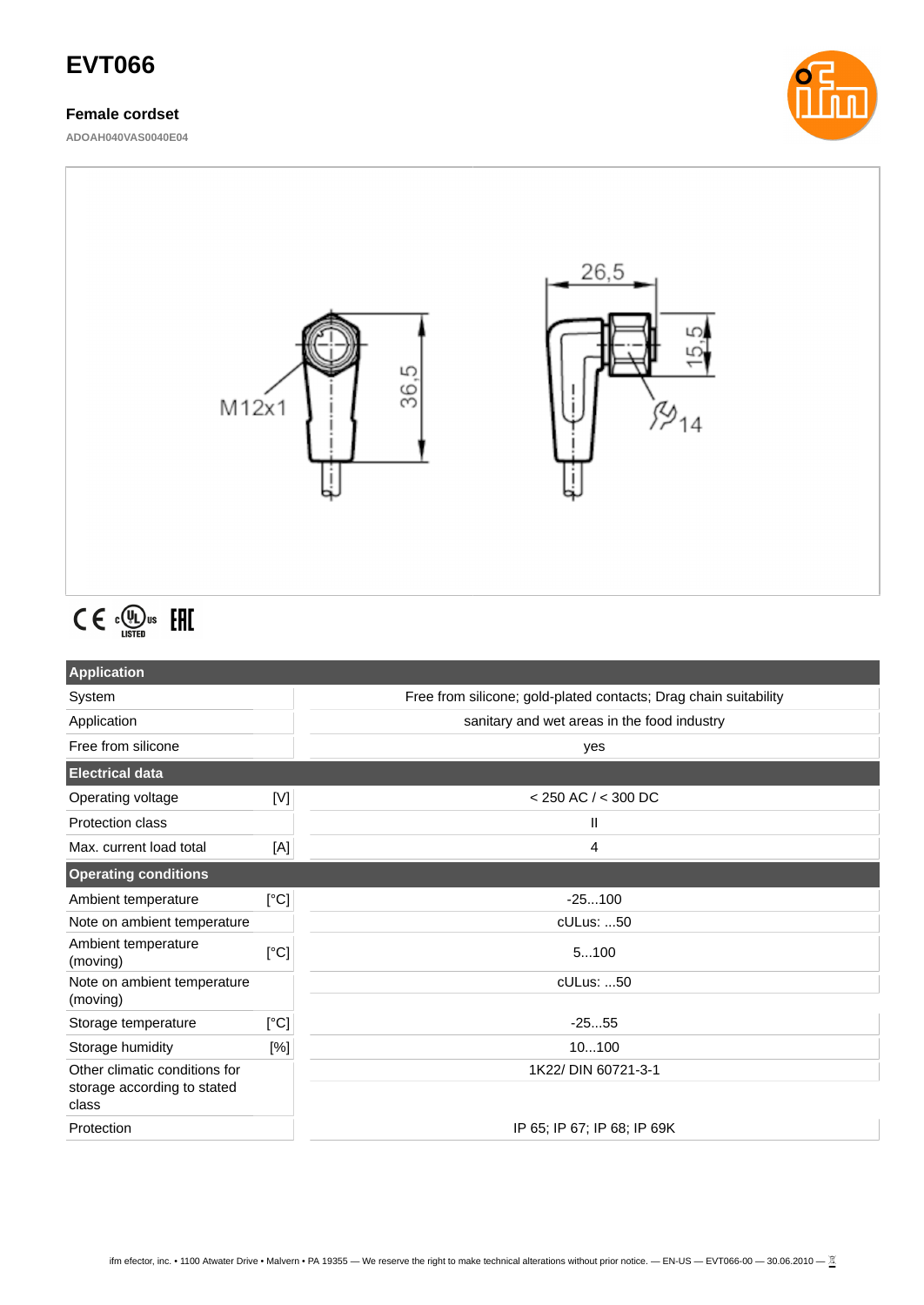# **EVT066**

#### **Female cordset**

**ADOAH040VAS0040E04**



| <b>Mechanical data</b>       |                                          |                                                                                                   |  |
|------------------------------|------------------------------------------|---------------------------------------------------------------------------------------------------|--|
| [g]<br>Weight                | 1466.6                                   |                                                                                                   |  |
| Molded-body material         | <b>PVC</b>                               |                                                                                                   |  |
| Material nut                 | stainless steel (1.4404 / 316L)          |                                                                                                   |  |
| Sealing material             | <b>EPDM</b>                              |                                                                                                   |  |
| Drag chain suitability       | yes                                      |                                                                                                   |  |
|                              | Bending radius for flexible applications | min. 10 x cable diameter                                                                          |  |
| Drag chain suitability       | Travel speed                             | max. 3.3 m/s for a horizontal travel length<br>of 5 m and max, acceleration of 5 m/s <sup>2</sup> |  |
|                              | Bending cycles                           | $> 1$ Mio.                                                                                        |  |
|                              | <b>Torsional strain</b>                  | $± 180$ °/m                                                                                       |  |
| <b>Remarks</b>               |                                          |                                                                                                   |  |
| Pack quantity                | 1 pcs.                                   |                                                                                                   |  |
| <b>Electrical connection</b> |                                          |                                                                                                   |  |

Cable: 40 m, PVC, orange, Ø 4.9 mm; 4 x 0.34 mm² (42 x Ø 0.1 mm )

## **Electrical connection - Socket**

Connector: 1 x M12, angled; Moulded body: PVC, orange; Locking: stainless steel (1.4404 / 316L); sealing: EPDM; Contacts: goldplated; Tightening torque: 0.6...1.5 Nm